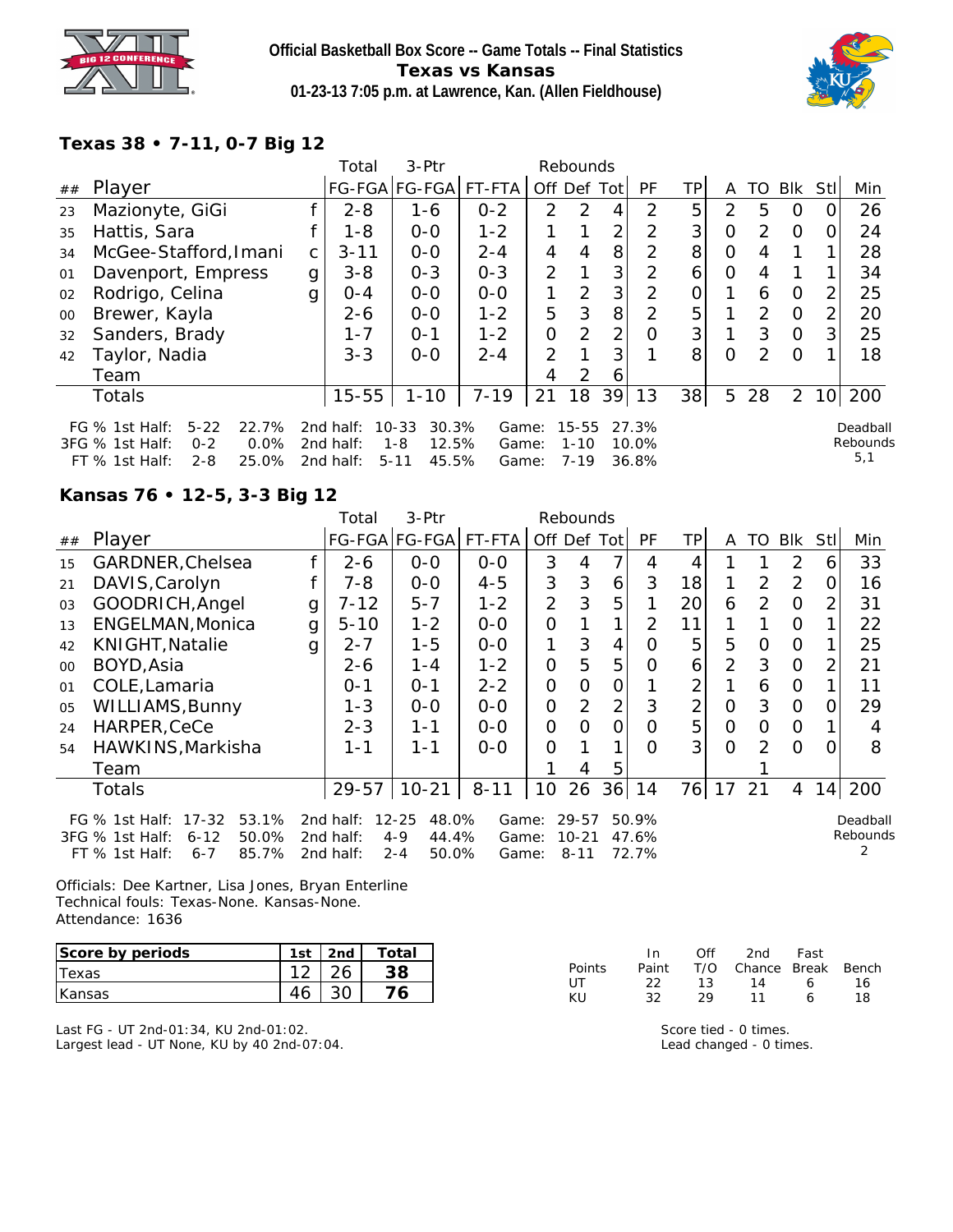

### **Official Basketball Box Score -- 1st Half-Only Texas vs Kansas 01-23-13 7:05 p.m. at Lawrence, Kan. (Allen Fieldhouse)**



#### **Texas**

|    |                                                   |   | Total    | $3-Ptr$               | Rebounds |          |         |                |                |                |          |               |          |          |     |
|----|---------------------------------------------------|---|----------|-----------------------|----------|----------|---------|----------------|----------------|----------------|----------|---------------|----------|----------|-----|
| ## | Player                                            |   |          | FG-FGA FG-FGA  FT-FTA |          |          |         | Off Def Tot    | <b>PF</b>      | ТP             | A        | TO            | Blk      | Stl      | Min |
| 23 | Mazionyte, GiGi                                   |   | 1 - 4    | $0 - 2$               | $0 - 2$  | O        | 2       | 2              |                | 2              | $\Omega$ | 4             | O        |          | 14  |
| 35 | Hattis, Sara                                      |   | $1 - 7$  | $0 - 0$               | $1 - 2$  |          |         | ⌒              |                | 3              | $\Omega$ | 0             | 0        | 0        | 13  |
| 34 | McGee-Stafford, Imani                             | C | $0 - 3$  | $0 - 0$               | $O - O$  | O        | 2       | 2              |                | 0              | 0        | 3             | $\Omega$ |          | 13  |
| 01 | Davenport, Empress                                | g | $2 - 3$  | $0 - 0$               | $0-0$    |          | $\circ$ | 1              | 0              | 4              |          | $\mathcal{P}$ |          |          | 20  |
| 02 | Rodrigo, Celina                                   | g | $0 - 1$  | $O-O$                 | $0-0$    | O        | 2       | $\overline{2}$ | $\overline{2}$ | 0              | $\Omega$ | 4             |          |          | 13  |
| 00 | Brewer, Kayla                                     |   | $0 - 2$  | $0 - 0$               | $O-O$    |          |         | 2              | $\overline{O}$ | 0              | $\Omega$ |               |          |          | 9   |
| 32 | Sanders, Brady                                    |   | $0 - 1$  | $O-O$                 | $1 - 2$  | $\Omega$ |         |                | 0              |                |          | $\mathcal{P}$ | $\Omega$ |          | 11  |
| 42 | Taylor, Nadia                                     |   | $1 - 1$  | $0 - 0$               | $0 - 2$  |          |         | っ              | $\Omega$       | $\overline{2}$ | $\Omega$ |               |          | $\Omega$ | 7   |
|    | Team                                              |   |          |                       |          | 2        |         | 3              |                |                |          |               |          |          |     |
|    | Totals                                            |   | $5 - 22$ | $0 - 2$               | $2 - 8$  | 6        |         |                | 6              | 12             |          | 17            |          |          | 100 |
|    | $\Gamma \cap 0$ / $1_{\Omega}$ + $\Box$<br>22.70/ |   |          |                       |          |          |         |                |                |                |          |               |          |          |     |

FG % 1st Half: 5-22 22.7% 3FG % 1st Half: 0-2 0.0%

FT % 1st Half: 2-8 25.0%

#### **Kansas**

|                             | Total     | $3-Ptr$  |               |          |                |                |                         |                 |          |                |               |     |     |
|-----------------------------|-----------|----------|---------------|----------|----------------|----------------|-------------------------|-----------------|----------|----------------|---------------|-----|-----|
| Player                      |           |          | FT-FTA        |          |                |                | <b>PF</b>               | TP <sub>I</sub> | A        | TO             | Blk           | Stl | Min |
| GARDNER, Chelsea            | $2 - 5$   | $O-O$    | $O-O$         |          | $\overline{2}$ | 3              | $\overline{2}$          | 4               |          | 0              | 2             | 2   | 15  |
| DAVIS, Carolyn              | $6 - 7$   | $0 - 0$  | $4 - 5$       |          | $\overline{2}$ | 3              | $\overline{2}$          | 16              |          |                | $\mathcal{P}$ | 0   | 13  |
| GOODRICH, Angel<br>g        | $4 - 8$   | $3 - 5$  | $O - O$       | 2        | 3              | 5              | 0                       | 11              | 4        | $\overline{2}$ | O             |     | 19  |
| ENGELMAN, Monica<br>g       | $2 - 4$   | $1 - 2$  | $O - O$       | $\Omega$ | $\Omega$       | $\overline{O}$ | $\overline{2}$          | 5               |          | O              | $\Omega$      | 1   | 13  |
| <b>KNIGHT, Natalie</b><br>g | $1 - 2$   | $1 - 2$  | $O-O$         |          | $\overline{2}$ | 3              | 0                       | 3               | 4        | O              | $\Omega$      | Ο   | 13  |
| BOYD, Asia                  | $0 - 2$   | $O - 1$  | $O - O$       | $\Omega$ | 2              | $\overline{2}$ | $\overline{O}$          | 0               | 1        | 1              | O             | ◀   | 9   |
| COLE, Lamaria               | $O - 1$   | $O - 1$  | $2 - 2$       | $\Omega$ | $\Omega$       | $\overline{O}$ | $\Omega$                | ⌒               | $\Omega$ | 2              | $\Omega$      | ◀   | 3   |
| WILLIAMS, Bunny             | $0 - 0$   | $0 - 0$  | $0 - 0$       | $\Omega$ | $\Omega$       | 0              | $\Omega$                | 0               | 0        |                | O             | Ο   | 10  |
| HARPER, CeCe                | $2 - 3$   | $1 - 1$  | $0 - 0$       | $\Omega$ | $\Omega$       | $\overline{O}$ | $\Omega$                | 5               | $\Omega$ | $\Omega$       | $\Omega$      | 1   | 4   |
| HAWKINS, Markisha           | $0 - 0$   | $0 - 0$  | $O - O$       | $\Omega$ | $\Omega$       | $\overline{O}$ | $\Omega$                | O               | $\Omega$ | Ω              | O             | Ω   |     |
| Team                        |           |          |               | 0        | 2              | 2              |                         |                 |          |                |               |     |     |
| Totals                      | $17 - 32$ | $6 - 12$ | $6 - 7$       | 5        | 13             | 18             | 6                       | 46              | 12       |                | 4             |     | 100 |
|                             |           |          | FG-FGA FG-FGA |          |                |                | Rebounds<br>Off Def Tot |                 |          |                |               |     |     |

FG % 1st Half: 17-32 53.1% 3FG % 1st Half: 6-12 50.0% FT % 1st Half: 6-7 85.7%

Officials: Dee Kartner, Lisa Jones, Bryan Enterline Technical fouls: Texas-None. Kansas-None. Attendance: 1636

| Score by periods | ™otal |
|------------------|-------|
| exas             |       |
| Kansas           |       |

Last FG - UT 2nd-01:34, KU 2nd-01:02. Largest lead - UT None, KU by 40 2nd-07:04.

|               | In.   | ∩ff     | 2nd                    | Fast             |     |
|---------------|-------|---------|------------------------|------------------|-----|
| <b>Points</b> | Paint |         | T/O Chance Break Bench |                  |     |
| UT            | ь     | $\cdot$ | $\mathbf{\Delta}$      | $\left( \right)$ | -3. |
| KU            | 20.   | 20      |                        |                  |     |

Score tied - 0 times. Lead changed - 0 times.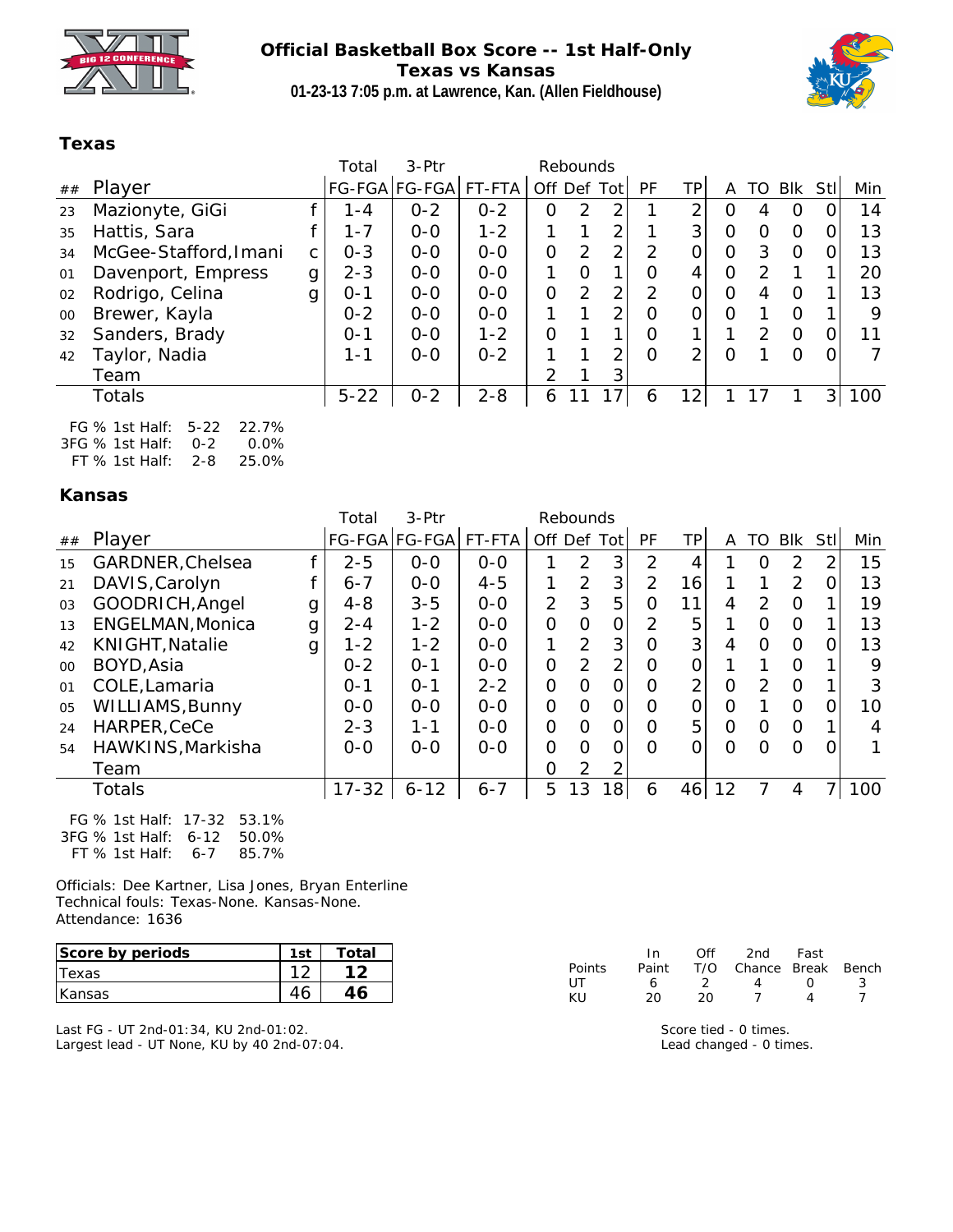

### **Texas vs Kansas 01-23-13 7:05 p.m. at Lawrence, Kan. (Allen Fieldhouse) 1st PERIOD Play-by-Play (Page 1)**



| Time           | Score                |                       | Margin HOME/VISITOR                                                      | Time           | Score    |      | Margin HOME/VISITOR                                                   |
|----------------|----------------------|-----------------------|--------------------------------------------------------------------------|----------------|----------|------|-----------------------------------------------------------------------|
| 19:51          |                      |                       | TURNOVR by McGee-Stafford, Imani                                         | 11:25          |          |      | REBOUND (OFF) by GOODRICH, Angel                                      |
| 19:50          |                      |                       | STEAL by ENGELMAN, Monica                                                | 11:18          |          |      | MISSED JUMPER by HARPER, CeCe                                         |
| 19:41          | 3-0                  | H 3                   | GOOD! 3 PTR by ENGELMAN, Monica                                          | 11:18          |          |      | REBOUND (DEF) by Sanders, Brady                                       |
| 19:41          |                      |                       | ASSIST by GOODRICH, Angel                                                | 11:13          |          |      | <b>TURNOVR by Sanders, Brady</b>                                      |
| 19:14<br>19:09 | $3-2$<br>$5-2$       | H 1<br>H <sub>3</sub> | GOOD! LAYUP by Mazionyte, GiGi [PNT]                                     | 11:11<br>11:09 |          |      | STEAL by HARPER, CeCe                                                 |
| 19:09          |                      |                       | GOOD! JUMPER by DAVIS, Carolyn<br>ASSIST by ENGELMAN, Monica             | 10:53          | $16-4$   | H 12 | GOOD! LAYUP by HARPER, CeCe [FB/PNT]<br>MISSED LAYUP by Brewer, Kayla |
| 18:59          |                      |                       | <b>TURNOVR by Mazionyte, GiGi</b>                                        | 10:53          |          |      | REBOUND (DEF) by DAVIS, Carolyn                                       |
| 18:43          |                      |                       | MISSED 3 PTR by GOODRICH, Angel                                          | 10:34          |          |      | TURNOVR by WILLIAMS, Bunny                                            |
| 18:43          |                      |                       | REBOUND (DEF) by Hattis, Sara                                            | 10:34          |          |      | SUB IN: Taylor, Nadia                                                 |
| 18:20          |                      |                       | TURNOVR by Mazionyte, GiGi                                               | 10:34          |          |      | SUB IN: Hattis, Sara                                                  |
| 18:00          |                      |                       | MISSED 3 PTR by KNIGHT, Natalie                                          | 10:34          |          |      | SUB OUT: Rodrigo, Celina                                              |
| 18:00          |                      |                       | REBOUND (DEF) by McGee-Stafford, Imani                                   | 10:34          |          |      | SUB OUT: Brewer, Kayla                                                |
| 17:45          |                      |                       | MISSED JUMPER by Hattis, Sara                                            | 10:34          |          |      | SUB IN : BOYD, Asia                                                   |
| 17:45          |                      |                       | REBOUND (DEF) by (TEAM)                                                  | 10:34          |          |      | SUB IN: GARDNER, Chelsea                                              |
| 17:22          |                      |                       | MISSED 3 PTR by GOODRICH, Angel                                          | 10:34          |          |      | SUB IN: KNIGHT, Natalie                                               |
| 17:22          |                      |                       | REBOUND (DEF) by Mazionyte, GiGi                                         | 10:34          |          |      | SUB OUT: ENGELMAN, Monica                                             |
| 17:11          |                      |                       | MISSED LAYUP by Hattis, Sara                                             | 10:34          |          |      | SUB OUT: DAVIS, Carolyn                                               |
| 17:11          |                      |                       | BLOCK by GARDNER, Chelsea                                                | 10:34          |          |      | SUB OUT: HARPER, CeCe                                                 |
| 17:09          |                      |                       | REBOUND (DEF) by GARDNER, Chelsea                                        | 10:20          |          |      | MISSED JUMPER by McGee-Stafford, Imani                                |
| 17:01          |                      |                       | MISSED JUMPER by GARDNER, Chelsea                                        | 10:20          |          |      | REBOUND (OFF) by (TEAM)                                               |
| 17:01<br>16:43 |                      |                       | REBOUND (DEF) by Mazionyte, GiGi<br><b>TURNOVR by Davenport, Empress</b> | 10:04<br>10:01 |          |      | TURNOVR by Taylor, Nadia<br>STEAL by GARDNER, Chelsea                 |
| 16:42          |                      |                       | STEAL by GARDNER, Chelsea                                                | 09:52          | $19-4$   | H 15 | GOOD! 3 PTR by GOODRICH, Angel                                        |
| 16:38          | $7-2$                | H 5                   | GOOD! LAYUP by GOODRICH, Angel [FB/PNT]                                  | 09:52          |          |      | ASSIST by KNIGHT, Natalie                                             |
| 16:25          |                      |                       | TURNOVR by McGee-Stafford, Imani                                         | 09:32          | $19-6$   | H 13 | GOOD! LAYUP by Davenport, Empress [PNT]                               |
| 16:11          |                      |                       | TURNOVR by DAVIS, Carolyn                                                | 09:09          |          |      | MISSED JUMPER by GOODRICH, Angel                                      |
| 16:03          |                      |                       | TURNOVR by Rodrigo, Celina                                               | 09:09          |          |      | REBOUND (DEF) by McGee-Stafford, Imani                                |
| 16:03          |                      |                       | STEAL by GOODRICH, Angel                                                 | 08:59          |          |      | MISSED JUMPER by Hattis, Sara                                         |
| 15:50          |                      |                       | TIMEOUT MEDIA                                                            | 08:59          |          |      | REBOUND (OFF) by Davenport, Empress                                   |
| 15:38          | 9-2                  | H 7                   | GOOD! LAYUP by DAVIS, Carolyn [PNT]                                      | 08:47          |          |      | MISSED JUMPER by McGee-Stafford, Imani                                |
| 15:27          |                      |                       | TURNOVR by Rodrigo, Celina                                               | 08:47          |          |      | REBOUND (DEF) by GOODRICH, Angel                                      |
| 15:27          |                      |                       | SUB IN: Sanders, Brady                                                   | 08:40          |          |      | MISSED 3 PTR by BOYD, Asia                                            |
| 15:27          |                      |                       | SUB OUT: Rodrigo, Celina                                                 | 08:40          |          |      | REBOUND (OFF) by KNIGHT, Natalie                                      |
| 15:03          |                      |                       | MISSED JUMPER by GARDNER, Chelsea                                        | 08:24          | $21-6$   | H 15 | GOOD! LAYUP by GARDNER, Chelsea [PNT]                                 |
| 15:03          |                      |                       | REBOUND (OFF) by DAVIS, Carolyn                                          | 08:14          |          |      | <b>TIMEOUT 30sec</b>                                                  |
| 14:50<br>14:49 |                      |                       | TURNOVR by GOODRICH, Angel<br>STEAL by Davenport, Empress                | 08:14<br>08:14 |          |      | SUB IN: Mazionyte, GiGi<br>SUB OUT: McGee-Stafford, Imani             |
| 14:34          | $9-4$                | H <sub>5</sub>        | GOOD! JUMPER by Hattis, Sara                                             | 08:02          |          |      | MISSED JUMPER by Hattis, Sara                                         |
| 14:08          |                      |                       | MISSED JUMPER by ENGELMAN, Monica                                        | 08:02          |          |      | BLOCK by GARDNER, Chelsea                                             |
| 14:08          |                      |                       | REBOUND (DEF) by (TEAM)                                                  | 08:02          |          |      | REBOUND (OFF) by (TEAM)                                               |
| 14:05          |                      |                       | SUB IN: Brewer, Kayla                                                    | 07:58          | $21 - 8$ | H 13 | GOOD! LAYUP by Taylor, Nadia [PNT]                                    |
| 14:05          |                      |                       | SUB OUT: Hattis, Sara                                                    | 07:58          |          |      | ASSIST by Sanders, Brady                                              |
| 14:05          |                      |                       | SUB IN: WILLIAMS, Bunny                                                  | 07:44          | 24-8     | H 16 | GOOD! 3 PTR by KNIGHT, Natalie                                        |
| 14:05          |                      |                       | SUB IN : HARPER, CeCe                                                    | 07:44          |          |      | ASSIST by GOODRICH, Angel                                             |
| 14:05          |                      |                       | SUB OUT: GARDNER, Chelsea                                                | 07:32          |          |      | TURNOVR by Davenport, Empress                                         |
| 14:05          |                      |                       | SUB OUT: KNIGHT, Natalie                                                 | 07:32          |          |      | TIMEOUT MEDIA                                                         |
| 13:48          |                      |                       | FOUL by ENGELMAN, Monica (P1T1)                                          | 07:32          |          |      | SUB IN: DAVIS, Carolyn                                                |
| 13:34          |                      |                       | FOUL by DAVIS, Carolyn (P1T2)                                            | 07:32          |          |      | SUB OUT: WILLIAMS, Bunny                                              |
| 13:34          |                      |                       | MISSED FT SHOT by Mazionyte, GiGi                                        | 07:21          |          |      | TURNOVR by BOYD, Asia                                                 |
| 13:34<br>13:34 |                      |                       | REBOUND (OFF) by (DEADBALL)<br>MISSED FT SHOT by Mazionyte, GiGi         | 07:03<br>07:03 |          |      | MISSED LAYUP by Sanders, Brady<br>REBOUND (DEF) by GOODRICH, Angel    |
| 13:34          |                      |                       | REBOUND (DEF) by DAVIS, Carolyn                                          | 06:53          | $26 - 8$ | H 18 | GOOD! JUMPER by DAVIS, Carolyn [PNT]                                  |
| 13:26          |                      |                       | TURNOVR by GOODRICH, Angel                                               | 06:53          |          |      | ASSIST by KNIGHT, Natalie                                             |
| 13:26          |                      |                       | SUB IN: Rodrigo, Celina                                                  | 06:34          |          |      | MISSED 3 PTR by Mazionyte, GiGi                                       |
| 13:26          |                      |                       | SUB OUT: Mazionyte, GiGi                                                 | 06:34          |          |      | REBOUND (OFF) by Taylor, Nadia                                        |
| 13:06          |                      |                       | MISSED LAYUP by McGee-Stafford, Imani                                    | 06:23          | $26-10$  | H 16 | GOOD! JUMPER by Davenport, Empress                                    |
| 13:06          |                      |                       | REBOUND (OFF) by Brewer, Kayla                                           | 06:11          | 28-10    | H 18 | GOOD! JUMPER by DAVIS, Carolyn [PNT]                                  |
| 13:03          |                      |                       | MISSED JUMPER by Brewer, Kayla                                           | 06:11          |          |      | ASSIST by KNIGHT, Natalie                                             |
| 13:03          |                      |                       | REBOUND (DEF) by (TEAM)                                                  | 06:11          |          |      | FOUL by Hattis, Sara (P1T2)                                           |
| 12:38          | $12 - 4$             | H8                    | GOOD! 3 PTR by HARPER, CeCe                                              | 06:11          | 29-10    | H 19 | GOOD! FT SHOT by DAVIS, Carolyn                                       |
| 12:38          |                      |                       | ASSIST by GOODRICH, Angel                                                | 06:11          |          |      | SUB IN: Brewer, Kayla                                                 |
| 12:09          |                      |                       | TURNOVR by McGee-Stafford, Imani                                         | 06:11          |          |      | SUB IN: McGee-Stafford, Imani                                         |
| 11:52          |                      |                       | FOUL by McGee-Stafford, Imani (P1T1)                                     | 06:11          |          |      | SUB OUT: Taylor, Nadia                                                |
| 11:52          |                      |                       | TIMEOUT MEDIA                                                            | 06:11          |          |      | SUB OUT: Hattis, Sara                                                 |
| 11:52<br>11:52 | $13 - 4$<br>$14 - 4$ | H 9<br>H 10           | GOOD! FT SHOT by DAVIS, Carolyn<br>GOOD! FT SHOT by DAVIS, Carolyn       | 05:56<br>05:56 |          |      | MISSED JUMPER by Mazionyte, GiGi<br>BLOCK by DAVIS, Carolyn           |
| 11:42          |                      |                       | TURNOVR by Rodrigo, Celina                                               | 05:54          |          |      | REBOUND (DEF) by GARDNER, Chelsea                                     |
| 11:25          |                      |                       | MISSED 3 PTR by ENGELMAN, Monica                                         | 05:44          | $32-10$  | H 22 | GOOD! 3 PTR by GOODRICH, Angel                                        |
|                |                      |                       |                                                                          |                |          |      |                                                                       |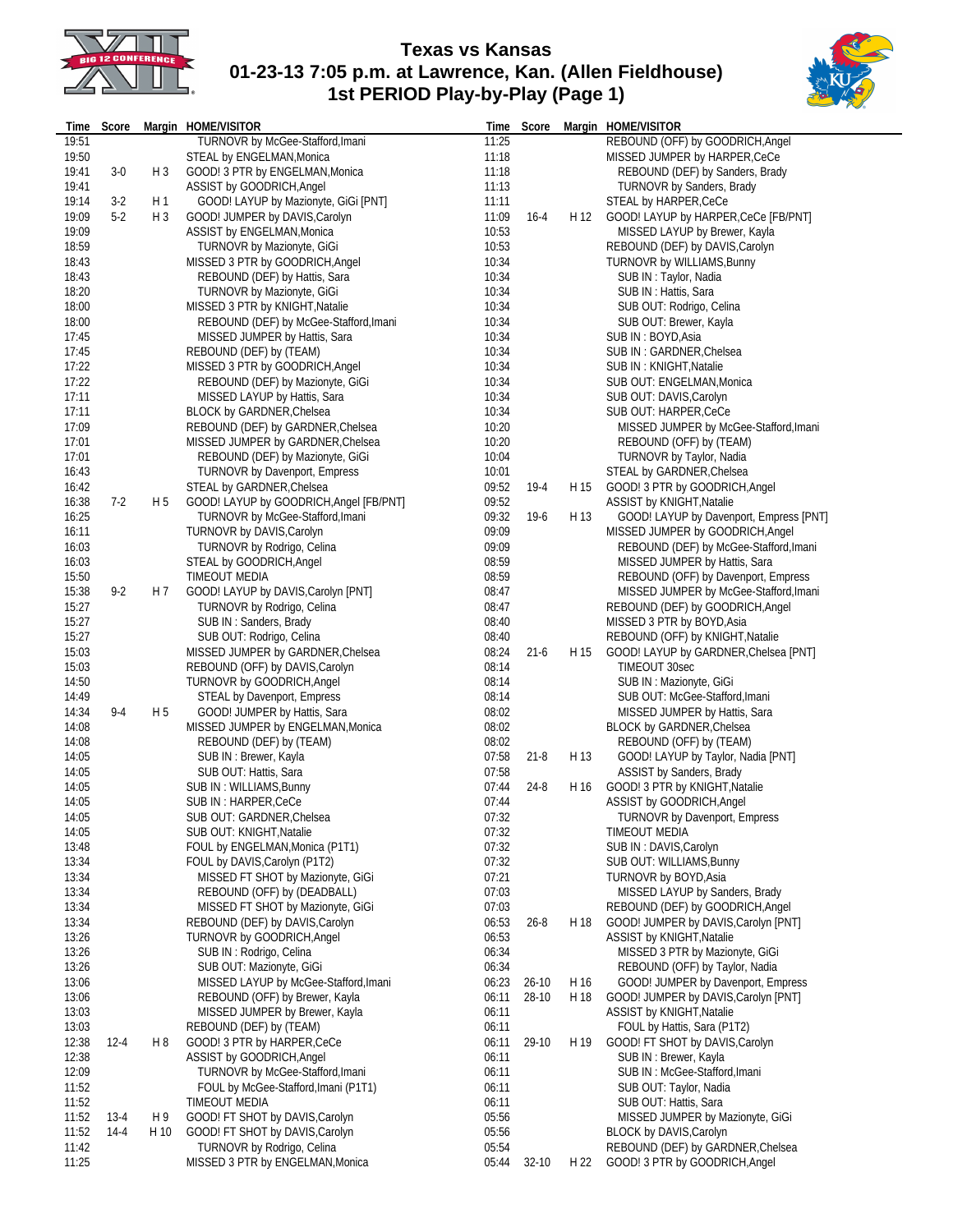

## **Texas vs Kansas 01-23-13 7:05 p.m. at Lawrence, Kan. (Allen Fieldhouse) 1st PERIOD Play-by-Play (Page 2)**



| lime           | Score   |              | Margin HOME/VISITOR                                               |                | Time Score Margin HOME/VISITOR |        |                        |                                 |                                  |              |                     |
|----------------|---------|--------------|-------------------------------------------------------------------|----------------|--------------------------------|--------|------------------------|---------------------------------|----------------------------------|--------------|---------------------|
| 05:44          |         |              | ASSIST by KNIGHT, Natalie                                         | 01:14          |                                |        |                        | STEAL by Rodrigo, Celina        |                                  |              |                     |
| 05:22          |         |              | FOUL by GARDNER, Chelsea (P1T3)                                   | 01:14          |                                |        |                        | FOUL by ENGELMAN, Monica (P2T6) |                                  |              |                     |
| 05:22<br>05:22 |         |              | MISSED FT SHOT by Sanders, Brady                                  | 01:14<br>01:14 |                                |        |                        | REBOUND (OFF) by (DEADBALL)     | MISSED FT SHOT by Taylor, Nadia  |              |                     |
| 05:22          | 32-11   | H 21         | REBOUND (OFF) by (DEADBALL)<br>GOOD! FT SHOT by Sanders, Brady    | 01:14          |                                |        | TIMEOUT 30sec          |                                 |                                  |              |                     |
| 05:22          |         |              | SUB IN: Rodrigo, Celina                                           | 01:14          |                                |        |                        |                                 | MISSED FT SHOT by Taylor, Nadia  |              |                     |
| 05:22          |         |              | SUB OUT: Sanders, Brady                                           | 01:14          |                                |        |                        | REBOUND (DEF) by BOYD, Asia     |                                  |              |                     |
| 05:11          |         |              | FOUL by Mazionyte, GiGi (P1T3)                                    | 01:14          |                                |        |                        | SUB IN: HAWKINS, Markisha       |                                  |              |                     |
| 05:08          | $35-11$ | H 24         | GOOD! 3 PTR by GOODRICH, Angel                                    | 01:14          |                                |        |                        | SUB OUT: ENGELMAN, Monica       |                                  |              |                     |
| 05:08          |         |              | ASSIST by DAVIS, Carolyn                                          | 00:58          |                                |        |                        | MISSED JUMPER by BOYD, Asia     |                                  |              |                     |
| 04:53          |         |              | MISSED 3 PTR by Mazionyte, GiGi                                   | 00:58          |                                |        |                        | REBOUND (DEF) by Taylor, Nadia  |                                  |              |                     |
| 04:53          |         |              | REBOUND (DEF) by KNIGHT, Natalie                                  | 00:40          |                                |        |                        | TURNOVR by Mazionyte, GiGi      |                                  |              |                     |
| 04:42          |         |              | MISSED JUMPER by DAVIS, Carolyn                                   | 00:38          |                                |        | STEAL by BOYD, Asia    |                                 |                                  |              |                     |
| 04:42          |         |              | REBOUND (OFF) by GOODRICH, Angel                                  | 00:17          |                                |        |                        | MISSED 3 PTR by COLE, Lamaria   |                                  |              |                     |
| 04:29<br>04:29 | $37-11$ | H 26         | GOOD! LAYUP by DAVIS, Carolyn [PNT]<br>ASSIST by BOYD, Asia       | 00:17<br>00:09 |                                |        |                        | TURNOVR by Rodrigo, Celina      | REBOUND (DEF) by Rodrigo, Celina |              |                     |
| 04:29          |         |              | FOUL by McGee-Stafford, Imani (P2T4)                              | 00:09          |                                |        | STEAL by COLE, Lamaria |                                 |                                  |              |                     |
| 04:29          | 38-11   | H 27         | GOOD! FT SHOT by DAVIS, Carolyn                                   | 00:07          |                                |        |                        | TURNOVR by COLE, Lamaria        |                                  |              |                     |
| 04:29          |         |              | SUB IN: Sanders, Brady                                            | 00:05          |                                |        |                        | STEAL by Brewer, Kayla          |                                  |              |                     |
| 04:29          |         |              | SUB IN: Hattis, Sara                                              | 00:02          |                                |        |                        |                                 | MISSED JUMPER by Rodrigo, Celina |              |                     |
| 04:29          |         |              | SUB OUT: Mazionyte, GiGi                                          | 00:01          |                                |        |                        | REBOUND (DEF) by BOYD, Asia     |                                  |              |                     |
| 04:29          |         |              | SUB OUT: McGee-Stafford, Imani                                    |                |                                |        |                        |                                 |                                  |              |                     |
| 04:29          |         |              | SUB IN: ENGELMAN, Monica                                          |                |                                |        | ln                     | Off                             | 2nd                              | Fast         |                     |
| 04:29          |         |              | SUB OUT: GOODRICH, Angel                                          |                | 1st period-only                |        | Paint                  | T/O                             | Chance                           | <b>Break</b> | Bench               |
| 04:13          |         |              | <b>TURNOVR by Brewer, Kayla</b>                                   |                |                                | Texas  | 6                      | 2                               | 4<br>7                           | 0<br>4       | 3<br>$\overline{7}$ |
| 03:57<br>03:57 | 40-11   | H 29         | GOOD! LAYUP by DAVIS, Carolyn [PNT]<br>ASSIST by GARDNER, Chelsea |                |                                | Kansas | 20                     | 20                              |                                  |              |                     |
| 03:57          |         |              | FOUL by Rodrigo, Celina (P1T5)                                    |                |                                |        |                        |                                 |                                  |              |                     |
| 03:57          |         |              | TIMEOUT MEDIA                                                     |                |                                |        |                        |                                 |                                  |              |                     |
| 03:57          |         |              | MISSED FT SHOT by DAVIS, Carolyn                                  |                |                                |        |                        |                                 |                                  |              |                     |
| 03:57          |         |              | REBOUND (DEF) by Brewer, Kayla                                    |                |                                |        |                        |                                 |                                  |              |                     |
| 03:38          |         |              | MISSED JUMPER by Hattis, Sara                                     |                |                                |        |                        |                                 |                                  |              |                     |
| 03:38          |         |              | BLOCK by DAVIS, Carolyn                                           |                |                                |        |                        |                                 |                                  |              |                     |
| 03:36          |         |              | REBOUND (OFF) by Hattis, Sara                                     |                |                                |        |                        |                                 |                                  |              |                     |
| 03:30          |         |              | FOUL by DAVIS, Carolyn (P2T4)                                     |                |                                |        |                        |                                 |                                  |              |                     |
| 03:30          |         |              | SUB IN: WILLIAMS, Bunny                                           |                |                                |        |                        |                                 |                                  |              |                     |
| 03:30<br>03:27 |         |              | SUB OUT: DAVIS, Carolyn<br>MISSED JUMPER by Davenport, Empress    |                |                                |        |                        |                                 |                                  |              |                     |
| 03:27          |         |              | REBOUND (DEF) by KNIGHT, Natalie                                  |                |                                |        |                        |                                 |                                  |              |                     |
| 03:12          |         |              | MISSED JUMPER by GARDNER, Chelsea                                 |                |                                |        |                        |                                 |                                  |              |                     |
| 03:12          |         |              | REBOUND (DEF) by Rodrigo, Celina                                  |                |                                |        |                        |                                 |                                  |              |                     |
| 03:05          |         |              | <b>TURNOVR by Sanders, Brady</b>                                  |                |                                |        |                        |                                 |                                  |              |                     |
| 03:05          |         |              | SUB IN: Taylor, Nadia                                             |                |                                |        |                        |                                 |                                  |              |                     |
| 03:05          |         |              | SUB IN : Mazionyte, GiGi                                          |                |                                |        |                        |                                 |                                  |              |                     |
| 03:05          |         |              | SUB OUT: Sanders, Brady<br>SUB OUT: Brewer, Kayla                 |                |                                |        |                        |                                 |                                  |              |                     |
| 03:05<br>03:05 |         |              | SUB IN: GOODRICH, Angel                                           |                |                                |        |                        |                                 |                                  |              |                     |
| 03:05          |         |              | SUB IN: COLE, Lamaria                                             |                |                                |        |                        |                                 |                                  |              |                     |
| 03:05          |         |              | SUB OUT: BOYD, Asia                                               |                |                                |        |                        |                                 |                                  |              |                     |
| 03:05          |         |              | SUB OUT: KNIGHT, Natalie                                          |                |                                |        |                        |                                 |                                  |              |                     |
| 02:47          | 42-11   | H 31         | GOOD! JUMPER by ENGELMAN, Monica [PNT]                            |                |                                |        |                        |                                 |                                  |              |                     |
| 02:31          |         |              | MISSED JUMPER by Hattis, Sara                                     |                |                                |        |                        |                                 |                                  |              |                     |
| 02:31          |         |              | REBOUND (DEF) by GOODRICH, Angel                                  |                |                                |        |                        |                                 |                                  |              |                     |
| 02:24          |         |              | FOUL by Rodrigo, Celina (P2T6)                                    |                |                                |        |                        |                                 |                                  |              |                     |
| 02:24          | 43-11   | H 32<br>H 33 | GOOD! FT SHOT by COLE, Lamaria                                    |                |                                |        |                        |                                 |                                  |              |                     |
| 02:24<br>02:24 | 44-11   |              | GOOD! FT SHOT by COLE, Lamaria<br>TURNOVR by Mazionyte, GiGi      |                |                                |        |                        |                                 |                                  |              |                     |
| 02:03          |         |              | MISSED JUMPER by GOODRICH, Angel                                  |                |                                |        |                        |                                 |                                  |              |                     |
| 02:03          |         |              | <b>BLOCK by Davenport, Empress</b>                                |                |                                |        |                        |                                 |                                  |              |                     |
| 02:01          |         |              | REBOUND (OFF) by GARDNER, Chelsea                                 |                |                                |        |                        |                                 |                                  |              |                     |
| 01:53          | 46-11   | H 35         | GOOD! LAYUP by GARDNER, Chelsea [PNT]                             |                |                                |        |                        |                                 |                                  |              |                     |
| 01:53          |         |              | ASSIST by GOODRICH, Angel                                         |                |                                |        |                        |                                 |                                  |              |                     |
| 01:36          |         |              | FOUL by GARDNER, Chelsea (P2T5)                                   |                |                                |        |                        |                                 |                                  |              |                     |
| 01:36          |         |              | MISSED FT SHOT by Hattis, Sara                                    |                |                                |        |                        |                                 |                                  |              |                     |
| 01:36          |         |              | REBOUND (OFF) by (DEADBALL)                                       |                |                                |        |                        |                                 |                                  |              |                     |
| 01:36          | 46-12   | H 34         | GOOD! FT SHOT by Hattis, Sara                                     |                |                                |        |                        |                                 |                                  |              |                     |
| 01:36<br>01:36 |         |              | SUB IN: Brewer, Kayla<br>SUB OUT: Hattis, Sara                    |                |                                |        |                        |                                 |                                  |              |                     |
| 01:36          |         |              | SUB IN : BOYD, Asia                                               |                |                                |        |                        |                                 |                                  |              |                     |
| 01:36          |         |              | SUB OUT: GARDNER, Chelsea                                         |                |                                |        |                        |                                 |                                  |              |                     |
| 01:14          |         |              | TURNOVR by COLE, Lamaria                                          |                |                                |        |                        |                                 |                                  |              |                     |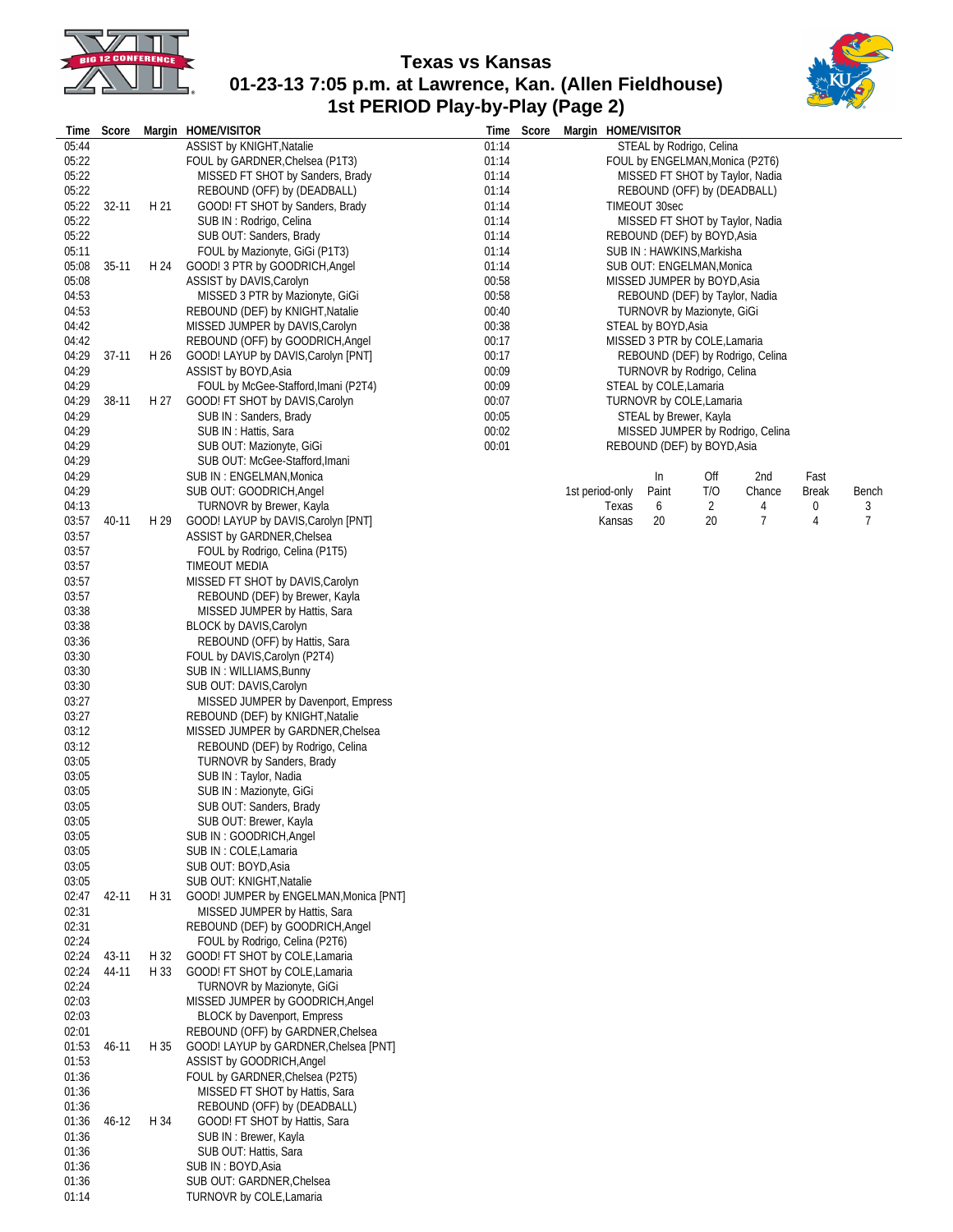

## **Texas vs Kansas 01-23-13 7:05 p.m. at Lawrence, Kan. (Allen Fieldhouse) 2nd PERIOD Play-by-Play (Page 1)**



| Time           | Score   |      | Margin HOME/VISITOR                                                   |                | Time Score |      | Margin HOME/VISITOR                                               |
|----------------|---------|------|-----------------------------------------------------------------------|----------------|------------|------|-------------------------------------------------------------------|
| 19:52          | 46-14   | H 32 | GOOD! LAYUP by McGee-Stafford, Imani [PNT                             | 13:38          |            |      | FOUL by Davenport, Empress (P1T2)                                 |
| 19:52          |         |      | ASSIST by Mazionyte, GiGi                                             | 13:38          |            |      | MISSED FT SHOT by GOODRICH, Angel                                 |
| 19:27          |         |      | MISSED JUMPER by ENGELMAN, Monica                                     | 13:38          |            |      | REBOUND (OFF) by (DEADBALL)                                       |
| 19:27          |         |      | REBOUND (OFF) by GARDNER, Chelsea                                     | 13:38          | $60 - 21$  | H 39 | GOOD! FT SHOT by GOODRICH, Angel                                  |
| 19:22          |         |      | MISSED JUMPER by GARDNER, Chelsea                                     | 13:18          |            |      | <b>TURNOVR by Brewer, Kayla</b>                                   |
| 19:22          |         |      | REBOUND (OFF) by DAVIS, Carolyn                                       | 13:16          |            |      | STEAL by BOYD, Asia                                               |
| 19:19          | 48-14   | H 34 | GOOD! JUMPER by DAVIS, Carolyn [PNT]                                  | 13:12          |            |      | TURNOVR by BOYD, Asia                                             |
| 19:07          |         |      | TURNOVR by Rodrigo, Celina                                            | 12:57          |            |      | MISSED 3 PTR by Davenport, Empress                                |
| 19:06          |         |      | STEAL by GARDNER, Chelsea                                             | 12:57          |            |      | REBOUND (DEF) by WILLIAMS, Bunny                                  |
| 18:56          |         |      | MISSED JUMPER by GOODRICH, Angel                                      | 12:43          |            |      | MISSED JUMPER by WILLIAMS, Bunny                                  |
| 18:56          |         |      | REBOUND (DEF) by McGee-Stafford, Imani                                | 12:43          |            |      | REBOUND (DEF) by Brewer, Kayla                                    |
| 18:45          |         |      | FOUL by DAVIS, Carolyn (P3T1)                                         | 12:22          |            |      | MISSED JUMPER by McGee-Stafford, Imani                            |
| 18:45          | 48-15   | H 33 | GOOD! FT SHOT by McGee-Stafford, Imani                                | 12:22          |            |      | REBOUND (OFF) by Brewer, Kayla                                    |
| 18:45          |         |      | MISSED FT SHOT by McGee-Stafford, Imani                               | 12:14          |            |      | MISSED LAYUP by Sanders, Brady                                    |
| 18:45          |         |      | REBOUND (OFF) by Mazionyte, GiGi                                      | 12:14          |            |      | REBOUND (OFF) by McGee-Stafford, Imani                            |
| 18:45          |         |      | SUB IN: WILLIAMS, Bunny                                               | 12:12          |            |      | FOUL by GARDNER, Chelsea (P3T5)                                   |
| 18:45          |         |      | SUB OUT: DAVIS, Carolyn                                               | 12:12          | 60-22      | H 38 | GOOD! FT SHOT by McGee-Stafford, Imani                            |
| 18:34          |         |      | TURNOVR by Hattis, Sara                                               | 12:12          |            |      | MISSED FT SHOT by McGee-Stafford, Imani                           |
| 18:34          |         |      | STEAL by GARDNER, Chelsea                                             | 12:12          |            |      | REBOUND (DEF) by DAVIS, Carolyn                                   |
| 18:03          |         |      | MISSED JUMPER by ENGELMAN, Monica                                     | 12:12          |            |      | SUB IN : Rodrigo, Celina                                          |
| 18:03          |         |      | REBOUND (DEF) by (TEAM)                                               | 12:12          |            |      | SUB OUT: Davenport, Empress                                       |
| 17:53          |         |      | TURNOVR by WILLIAMS, Bunny                                            | 12:12          |            |      | SUB IN: COLE, Lamaria                                             |
| 17:52          |         |      | FOUL by WILLIAMS, Bunny (P1T2)                                        | 12:12          |            |      | SUB IN: DAVIS, Carolyn                                            |
| 17:40          |         |      | <b>TURNOVR by Rodrigo, Celina</b>                                     | 12:12          |            |      | SUB OUT: GOODRICH, Angel                                          |
| 17:40          |         |      | SUB IN: Sanders, Brady                                                | 12:12          |            |      | SUB OUT: GARDNER, Chelsea                                         |
| 17:40          |         |      | SUB OUT: Rodrigo, Celina                                              | 11:51          |            |      | MISSED LAYUP by KNIGHT, Natalie                                   |
| 17:20          | 50-15   | H 35 | GOOD! JUMPER by ENGELMAN, Monica                                      | 11:51          |            |      | REBOUND (DEF) by McGee-Stafford, Imani                            |
| 17:02          | 50-17   | H 33 | GOOD! LAYUP by McGee-Stafford, Imani [PNT                             | 11:42          | 60-24      | H 36 | GOOD! JUMPER by Taylor, Nadia                                     |
| 17:02          |         |      | ASSIST by Mazionyte, GiGi                                             | 11:19          |            |      | TURNOVR by COLE, Lamaria                                          |
| 16:45          |         |      | TURNOVR by ENGELMAN, Monica                                           | 11:17          |            |      | STEAL by Rodrigo, Celina                                          |
| 16:44          |         |      | STEAL by Sanders, Brady                                               | 11:13          | 60-26      | H 34 | GOOD! LAYUP by McGee-Stafford, Imani [FB/                         |
| 16:40          | 50-19   | H 31 | GOOD! LAYUP by Sanders, Brady [FB/PNT]                                | 11:13          |            |      | ASSIST by Rodrigo, Celina                                         |
| 16:20          |         |      | MISSED LAYUP by WILLIAMS, Bunny                                       | 11:13          |            |      | TIMEOUT 30sec                                                     |
| 16:20          |         |      | <b>BLOCK by McGee-Stafford, Imani</b>                                 | 11:13          |            |      | SUB IN : Hattis, Sara                                             |
| 16:20          |         |      | REBOUND (OFF) by (TEAM)                                               | 11:13          |            |      | SUB OUT: McGee-Stafford, Imani                                    |
| 16:14          | 52-19   | H 33 | GOOD! JUMPER by ENGELMAN, Monica                                      | 11:00          |            |      | MISSED 3 PTR by KNIGHT, Natalie                                   |
| 16:04          | 52-21   | H 31 | GOOD! LAYUP by Davenport, Empress [FB/PN                              | 11:00          |            |      | REBOUND (OFF) by DAVIS, Carolyn                                   |
| 15:53          |         |      | MISSED JUMPER by ENGELMAN, Monica                                     | 10:54          |            |      | TURNOVR by DAVIS, Carolyn                                         |
| 15:53          |         |      | REBOUND (DEF) by Davenport, Empress                                   | 10:52          |            |      | STEAL by Taylor, Nadia                                            |
| 15:46          |         |      | FOUL by GOODRICH, Angel (P1T3)                                        | 10:51          | 60-27      | H 33 | GOOD! FT SHOT by Taylor, Nadia                                    |
| 15:46          |         |      | TIMEOUT MEDIA                                                         | 10:51          |            |      | FOUL by COLE, Lamaria (P1T6)                                      |
| 15:46          |         |      | MISSED FT SHOT by Davenport, Empress                                  | 10:51          | 60-28      | H 32 | GOOD! FT SHOT by Taylor, Nadia                                    |
| 15:46          |         |      | REBOUND (OFF) by (DEADBALL)                                           | 10:51          |            |      | TIMEOUT media                                                     |
| 15:46          |         |      | MISSED FT SHOT by Davenport, Empress                                  | 10:41          |            |      | TURNOVR by COLE, Lamaria                                          |
| 15:46          |         |      | REBOUND (DEF) by (TEAM)                                               | 10:39          |            |      | STEAL by Sanders, Brady                                           |
| 15:13          | 54-21   |      | H 33 GOOD! LAYUP by GOODRICH, Angel [PNT]                             | 10:34          |            |      | MISSED JUMPER by Rodrigo, Celina                                  |
| 15:06          |         |      | TURNOVR by McGee-Stafford, Imani                                      | 10:34          |            |      | REBOUND (OFF) by Brewer, Kayla                                    |
| 15:04          |         |      | STEAL by GOODRICH, Angel                                              | 10:30          | 60-30      | H 30 | GOOD! LAYUP by Brewer, Kayla [PNT]                                |
| 14:59          |         |      | MISSED 3 PTR by KNIGHT, Natalie                                       | 10:28          |            |      | SUB IN: GOODRICH, Angel                                           |
| 14:59          |         |      | REBOUND (DEF) by (DEADBALL)                                           | 10:28          |            |      | SUB IN: GARDNER, Chelsea                                          |
| 14:59          |         |      | FOUL by WILLIAMS, Bunny (P2T4)                                        | 10:28          |            |      | SUB OUT: COLE, Lamaria                                            |
| 14:44          |         |      | MISSED JUMPER by McGee-Stafford, Imani                                | 10:28          |            |      | SUB OUT: DAVIS, Carolyn                                           |
| 14:44<br>14:37 |         | H 36 | REBOUND (DEF) by ENGELMAN, Monica                                     | 10:24<br>10:24 | 62-30      | H 32 | GOOD! LAYUP by KNIGHT, Natalie [PNT]<br>ASSIST by GOODRICH, Angel |
|                | $57-21$ |      | GOOD! 3 PTR by GOODRICH, Angel<br>MISSED JUMPER by Davenport, Empress |                |            |      | MISSED LAYUP by Hattis, Sara                                      |
| 14:14          |         |      | REBOUND (OFF) by McGee-Stafford, Imani                                | 10:01<br>10:01 |            |      |                                                                   |
| 14:14          |         |      | MISSED 3 PTR by Mazionyte, GiGi                                       | 09:55          |            |      | REBOUND (DEF) by BOYD, Asia                                       |
| 14:08<br>14:08 |         |      | REBOUND (DEF) by GARDNER, Chelsea                                     | 09:40          |            |      | FOUL by Brewer, Kayla (P1T3)<br>MISSED 3 PTR by BOYD, Asia        |
| 13:55          |         |      | FOUL by Hattis, Sara (P2T1)                                           | 09:40          |            |      | REBOUND (OFF) by GARDNER, Chelsea                                 |
| 13:55          |         |      | SUB IN: Brewer, Kayla                                                 | 09:32          |            |      | TURNOVR by GARDNER, Chelsea                                       |
| 13:55          |         |      | SUB IN: Taylor, Nadia                                                 | 09:32          |            |      | SUB IN: McGee-Stafford, Imani                                     |
| 13:55          |         |      | SUB OUT: Mazionyte, GiGi                                              | 09:32          |            |      | SUB OUT: Hattis, Sara                                             |
| 13:55          |         |      | SUB OUT: Hattis, Sara                                                 | 09:32          |            |      | SUB IN: ENGELMAN, Monica                                          |
| 13:55          |         |      | SUB IN : BOYD, Asia                                                   | 09:32          |            |      | SUB OUT: BOYD, Asia                                               |
| 13:55          |         |      | SUB OUT: ENGELMAN, Monica                                             | 09:15          |            |      | MISSED JUMPER by Rodrigo, Celina                                  |
| 13:50          | 59-21   | H 38 | GOOD! LAYUP by WILLIAMS, Bunny [PNT]                                  | 09:15          |            |      | REBOUND (DEF) by KNIGHT, Natalie                                  |
| 13:50          |         |      | ASSIST by BOYD, Asia                                                  | 09:05          |            |      | MISSED 3 PTR by KNIGHT, Natalie                                   |
| 13:43          |         |      | TURNOVR by Davenport, Empress                                         | 09:05          |            |      | REBOUND (DEF) by Sanders, Brady                                   |
| 13:41          |         |      | STEAL by GARDNER, Chelsea                                             | 08:56          |            |      | MISSED LAYUP by Sanders, Brady                                    |
|                |         |      |                                                                       |                |            |      |                                                                   |